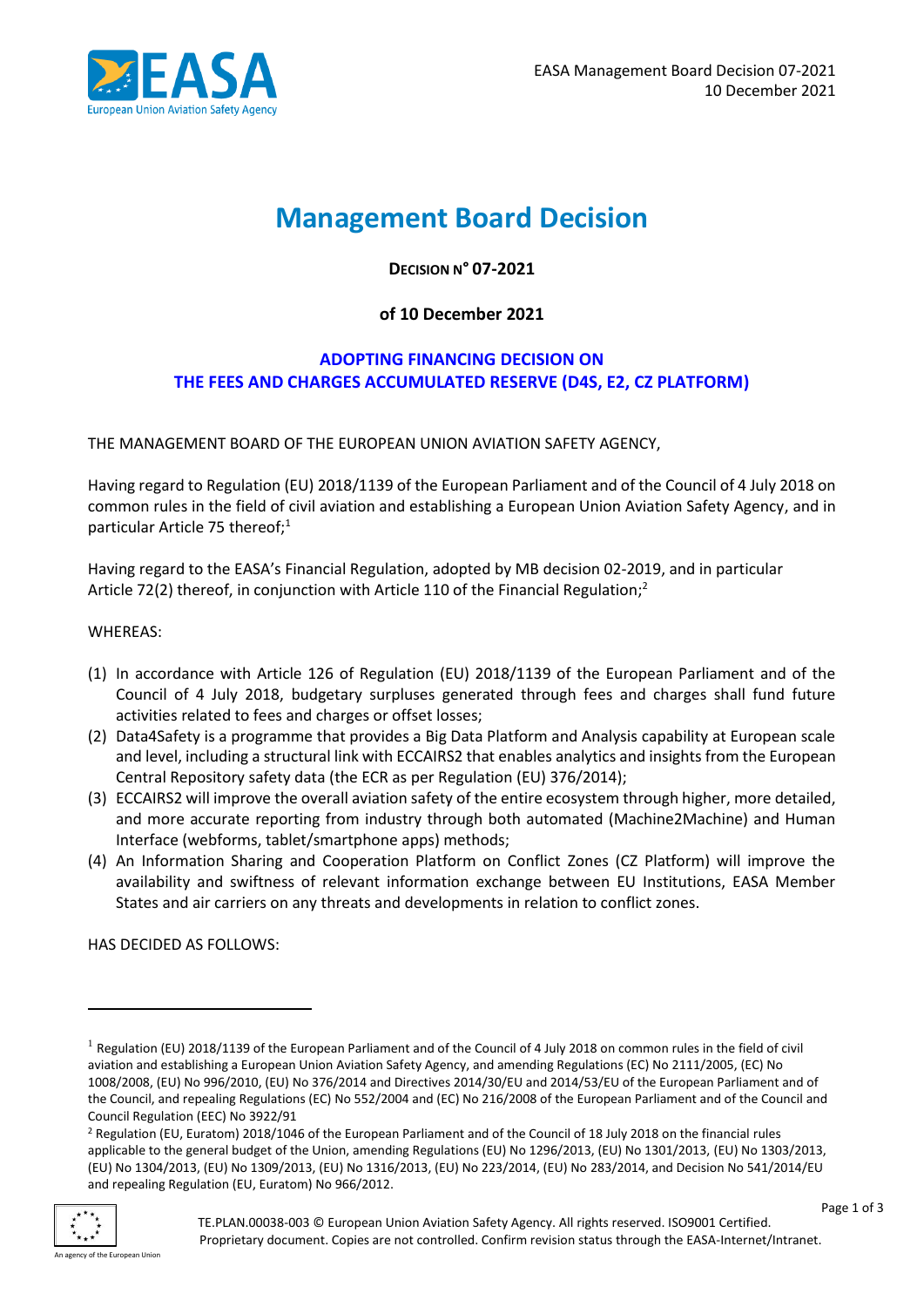

The Financing Decision on the Fees and Charges Accumulated Reserve (D4S, E2, CZ Platform) is granted as laid down in the Annex and the Explanatory Note to this Decision.

Done in Cologne, 10 December 2021

<signed> PIOTR SAMSON Chair of the Management Board